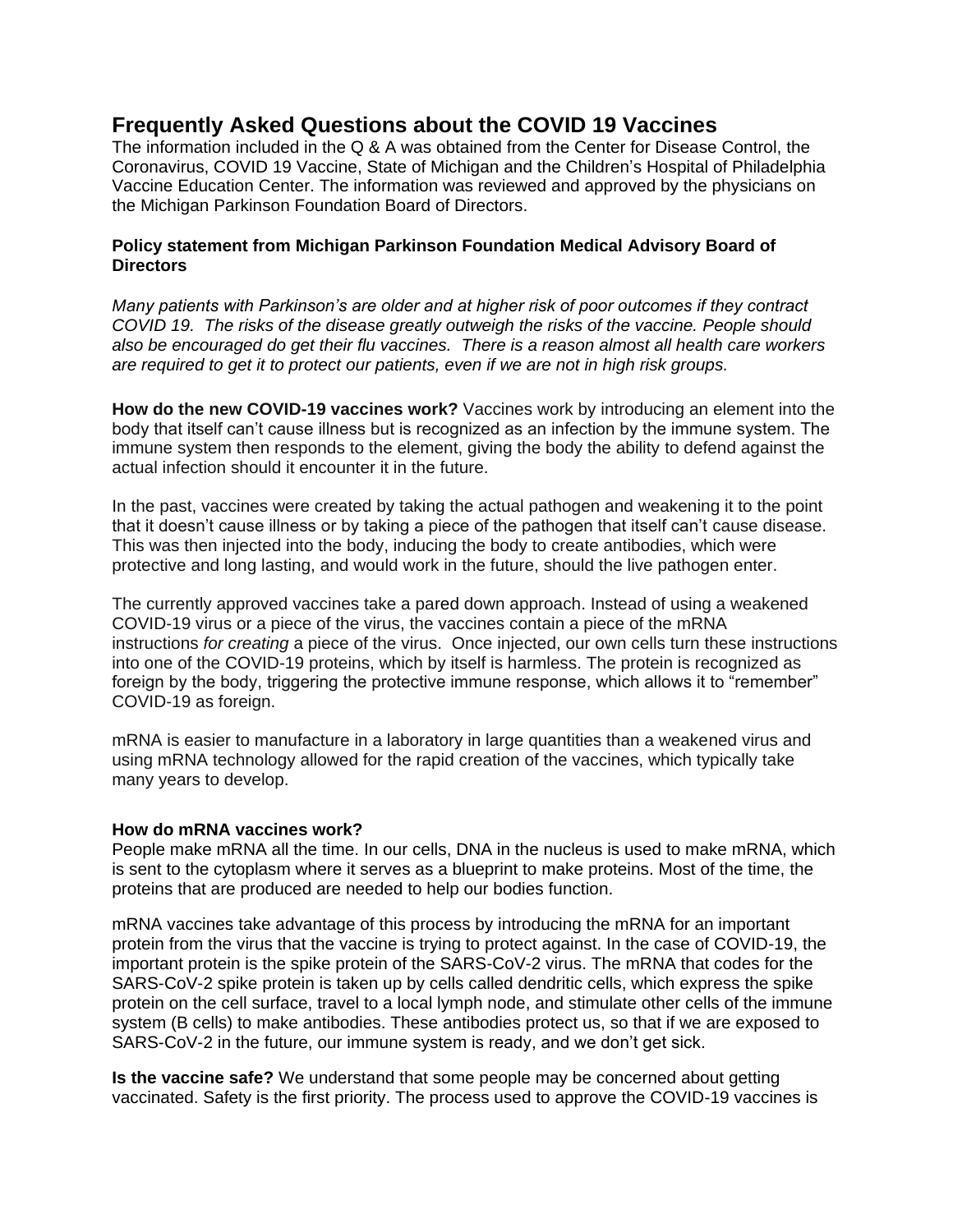the same proven process that was used to create safe and effective vaccines for the flu, polio, measles, whooping cough and more. While the COVID-19 vaccines are being developed as quickly as possible, routine processes and procedures remain in place to ensure the safety of any vaccine authorized or approved for use. More information about the safety of the COVID-19 vaccine is available at the CDC and Children's Hospital of Philadelphia (CHOP) website: • CDC Vaccine Benefits website • CDC Vaccine Safety website • CHOP website

**How can a safe vaccine be made so quickly**? Vaccine development typically takes many years. However, scientists had already begun research for coronavirus vaccines during previous outbreaks caused by related coronaviruses (Severe Acute Respiratory Syndrome and Middle East Respiratory Syndrome).

That earlier research provided a head start for rapid development of vaccines to protect against infection with COVID-19. No steps were skipped in the development of this vaccine but modifications to the process were made to shorten the timeline without sacrificing safety, such as:

- $\circ$  Overlapping phase I and phase II clinical trials. Phase I studies include a small number of people and evaluate whether the vaccine causes an immune response and is safe. Scientists looked at data from a group of people in phase I as phase II was progressing to make these evaluations.
- $\circ$  While completing large phase III trials, manufacturers began producing the vaccine, so that if it were shown to be safe and effective, they would have large numbers of doses ready.
- $\circ$  While waiting for a vaccine to be ready, many other aspects of vaccine delivery were prepared (e.g., developing plans for how to distribute the first, limited quantities available, ensuring adequate supplies for distributing and administering vaccine.) More information is available at the CHOP website.

**Why COVID-19 vaccination is important? Will COVID-19 vaccination help keep me from getting COVID-19?** Getting vaccinated yourself may also protect people around you, particularly people at increased risk for severe illness from COVID-19. COVID-19 can have serious, life-threatening complications, and there is no way to know how COVID-19 will affect you. And if you get sick, you could spread the disease to friends, family, and others around you. Wearing masks and social distancing help reduce your chance of being exposed to the virus or spreading it to others, but these measures are not enough. Vaccines will work with your immune system so it will be ready to fight the virus if you are exposed. Stopping the pandemic requires using all the tools we have available.

**What to expect when you get vaccinated Is there a cost to get vaccinated?** No fees will be charged to get vaccinated. There will be no cost sharing from insurance plans. Vaccine doses purchased with U.S. taxpayer dollars will be given to the American people at no cost. COVID-19 providers agree to administer vaccine regardless of an individual's ability to pay and regardless of their coverage status, and may not seek any reimbursement, including through balance billing, from a vaccine recipient. However, vaccine providers will be able to charge administration fees for giving or administering the shot to someone. Vaccine providers can get this fee reimbursed by the patient's public or private insurance company or, for uninsured patients, by the Health Resources and Services Administration's Provider Relief Fund.

**Will more than one dose of COVID-19 vaccine be required?** Yes. The current vaccines need two shots to be effective. It is very important that you receive the vaccine from the same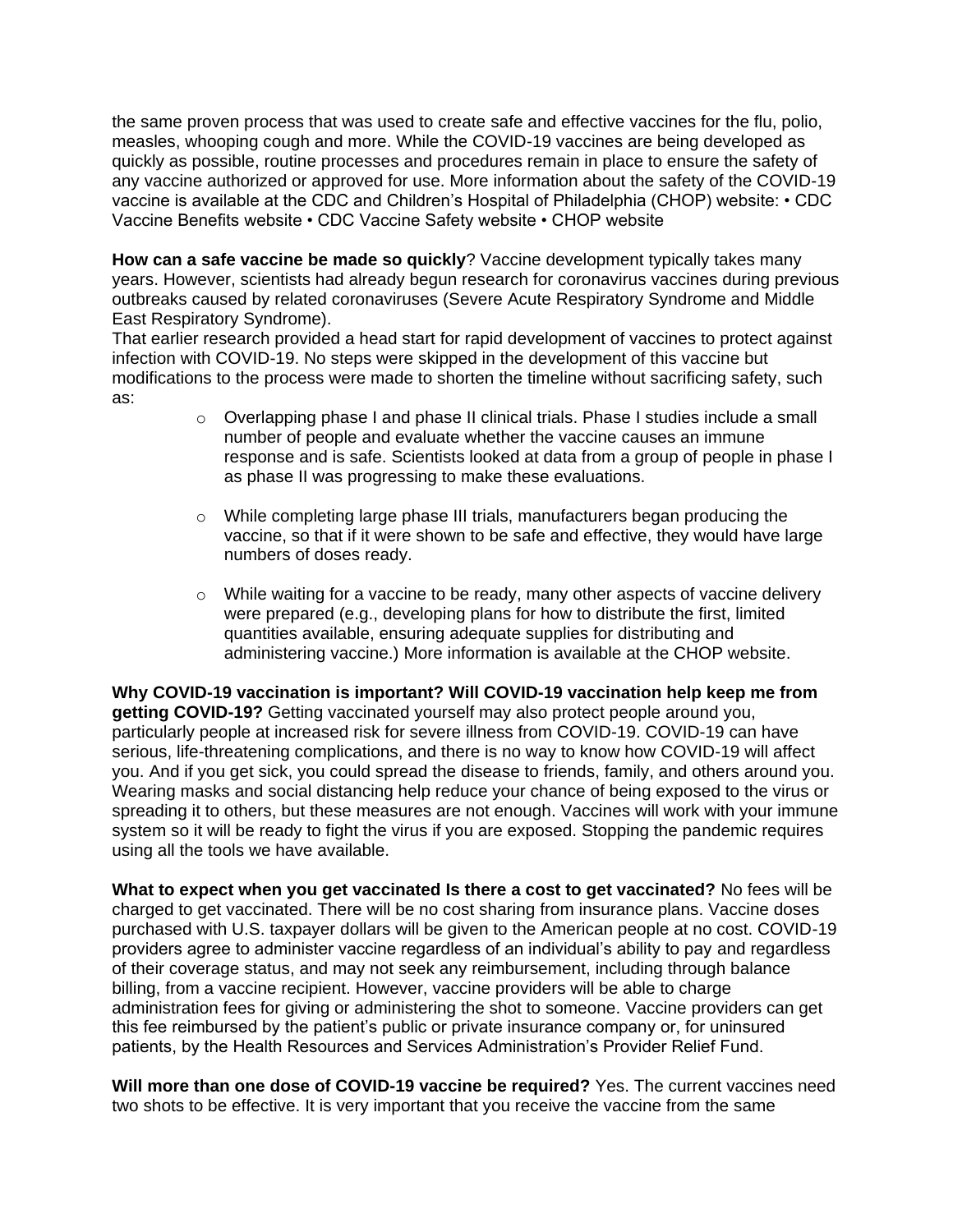manufacturer both times and get the doses within the required time frame to ensure the best protection from COVID-19. If you receive the Pfizer vaccine the second dose needs to be 21 days after the first dose, and the second dose of the Moderna vaccine needs to be 28 days after the first.

**How will I be reminded to get the second dose?** MDHHS plans to use multiple ways to notify you of your second dose. COVID-19 vaccination record cards (reminder cards) will be provided when you receive the COVID-19 vaccine. The card provides room for a written reminder for a second-dose appointment. If you have a smartphone, consider taking a photo of your vaccination record and entering the date the next vaccine dose is due in your calendar. MDHHS is also developing text messaging reminders that will be sent prior to your second dose. In addition, the Centers for Disease Control and Prevention (CDC has the V-safe After Vaccination Health Checker" application for your phone that can send you a reminder. To ensure the best protection from COVID-19, it is very important to not skip the second dose. The second dose must be from the same vaccine manufacturer, so it will be important to ensure that where you receive your second dose has the right vaccine. If you can, it would be best to follow up with the same provider who gave you your first shot.

**Can any doctor's office, clinic, or pharmacy offer the COVID-19 vaccine? Initially**, the federal government will distribute a limited supply of vaccine to each state. Michigan has allocated this limited supply to hospitals and health care settings where workers have contact with patients. Long term care facilities where some of the most vulnerable people live will also receive supply, which will be distributed through pharmacies and local health departments with support from the Michigan National Guard. Doctor's offices, clinics, and pharmacies who are enrolled in the vaccination program can offer the vaccine when the vaccine becomes available to them. As supply increases, doctor's offices, clinics, and pharmacies will be able to obtain the vaccine directly, hopefully in late Spring 2021.

**Will people who have already had COVID-19 be able to get vaccinated?** Yes. People who have had COVID-19 can still get a vaccine. CDC recommends getting it after you have recovered. You should check with your health care provider if you have questions.

**If I already had COVID-19, should I get vaccinated? Shouldn't I be immune**? Yes, you should still get the COVID-19 vaccine, even if you have had COVID-19. There is not enough information currently available to say if or for how long after infection someone is protected from getting COVID-19 again; this is called natural immunity. Early evidence suggests natural immunity from COVID-19 may not last very long, but more studies are needed to better understand this.

## **Once I have been vaccinated against coronavirus, am I exempt from lockdown restrictions?**

Everyone will still need to practice recommended public health measures for a while because it will take some time to slow or stop the spread of the virus. While the vaccines appear to be highly effective at preventing disease, it might not prevent asymptomatic infection, meaning vaccine recipients might still be able to get infected, but not have symptoms and, therefore, unwittingly spread the virus. The companies will be doing additional studies to better understand whether this is the case.

**What are the side effects of the mRNA vaccine?** Side effects from both mRNA vaccines are caused as part of the immune response to the vaccines. In some ways, the more vigorous the immune response, the more common the side effects.